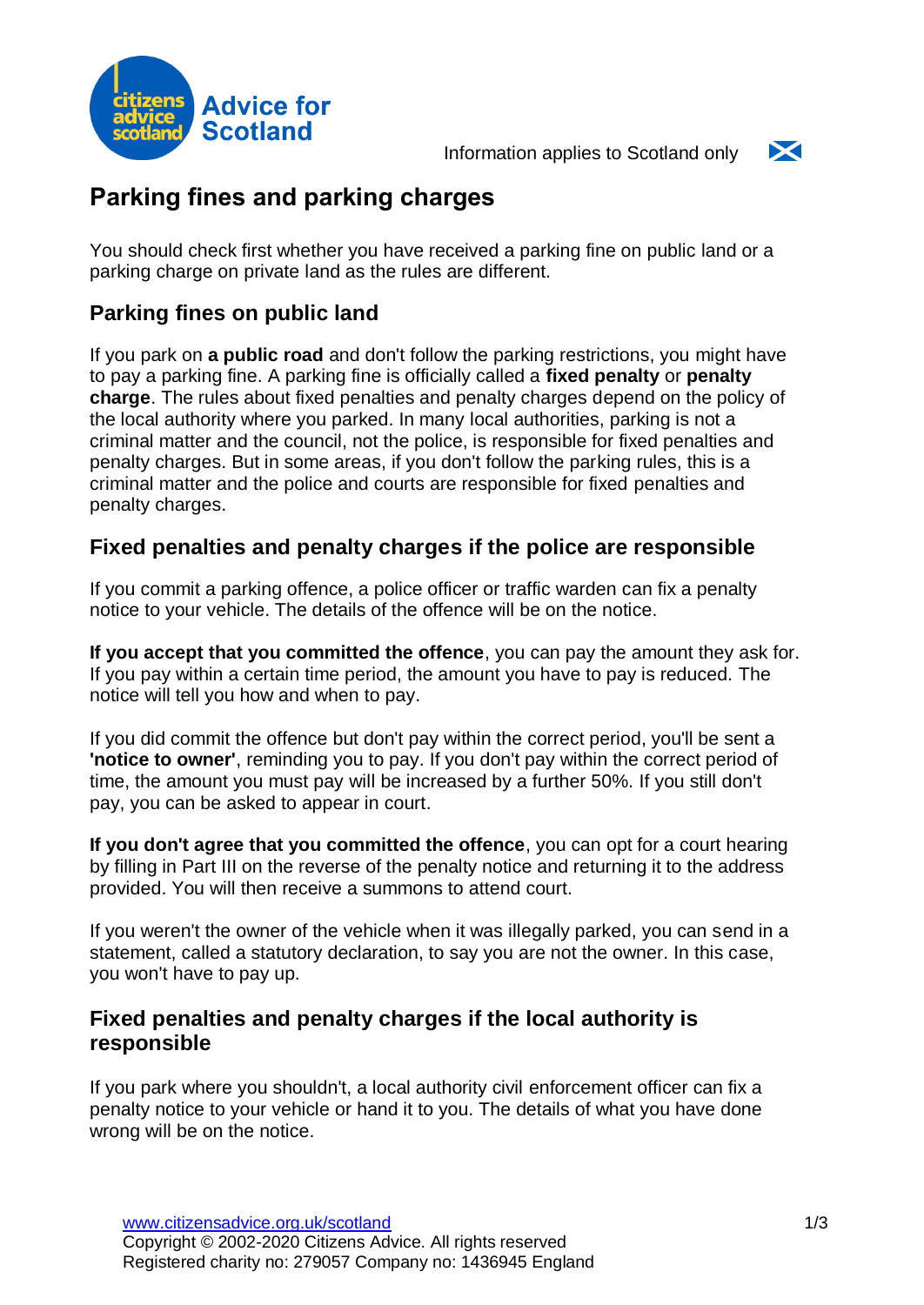

Information applies to Scotland only



**If you accept you were in the wrong**, you can pay the amount they ask for. If you pay within a certain time period, the amount you have to pay is reduced. The notice will tell you how and when to pay.

**If you don't agree that you were in the wrong**, you can appeal to the local authority. The penalty notice will tell you how to appeal and the time limits. You might want to appeal because:

- vou weren't the owner of the vehicle when it was wrongly parked. You'll have to provide proof of this, for example, a receipt and a copy of the DVLA registration form
- meter time had not expired, so you weren't illegally parked
- your vehicle had broken down, so you weren't illegally parked
- you were legally loading or unloading your vehicle. Your evidence could include a garage receipt or delivery note.

The local authority must consider your case and tell you whether it accepts or rejects your appeal. If it accepts your appeal, it will cancel your penalty notice. If it rejects your appeal, it must send you a **notice of rejection**. You should also be sent details of how to make a further appeal to the Parking and Bus Lane Tribunal for Scotland. For contact details of the Parking and Bus Lane Tribunal for Scotland, see under [How](#page-1-0) [to appeal.](#page-1-0)

**If you don't appeal and you don't pay**, you'll be sent a **'notice to owner'**, reminding you to pay. If you don't pay within the correct period of time, you'll be sent a **charge certificate** and the amount you must pay will be increased by a further 50%. You will have to pay the local authority, but you won't have committed a criminal offence. If you don't pay within the correct time period, the local authority can register the debt with the court without a court hearing, and recover the charge using sheriff officers.

### <span id="page-1-0"></span>**How to appeal**

#### **Parking and Bus Lane Tribunal for Scotland**

You can appeal to the Parking and Bus Lane Tribunal for Scotland against a Penalty Charge Notice issued by a local authority that has rejected your appeal directly to them.

General Regulatory Chamber George House 126 George Street Edinburgh EH2 4HH Tel: 0300 303 5760 Email: [pbla@scotcourtstribunals.gov.uk](mailto:pbla@scotcourtstribunals.gov.uk) Website: [generalregulatorychamber.scot](https://www.generalregulatorychamber.scot/home/parkingandbuslaneappeals)